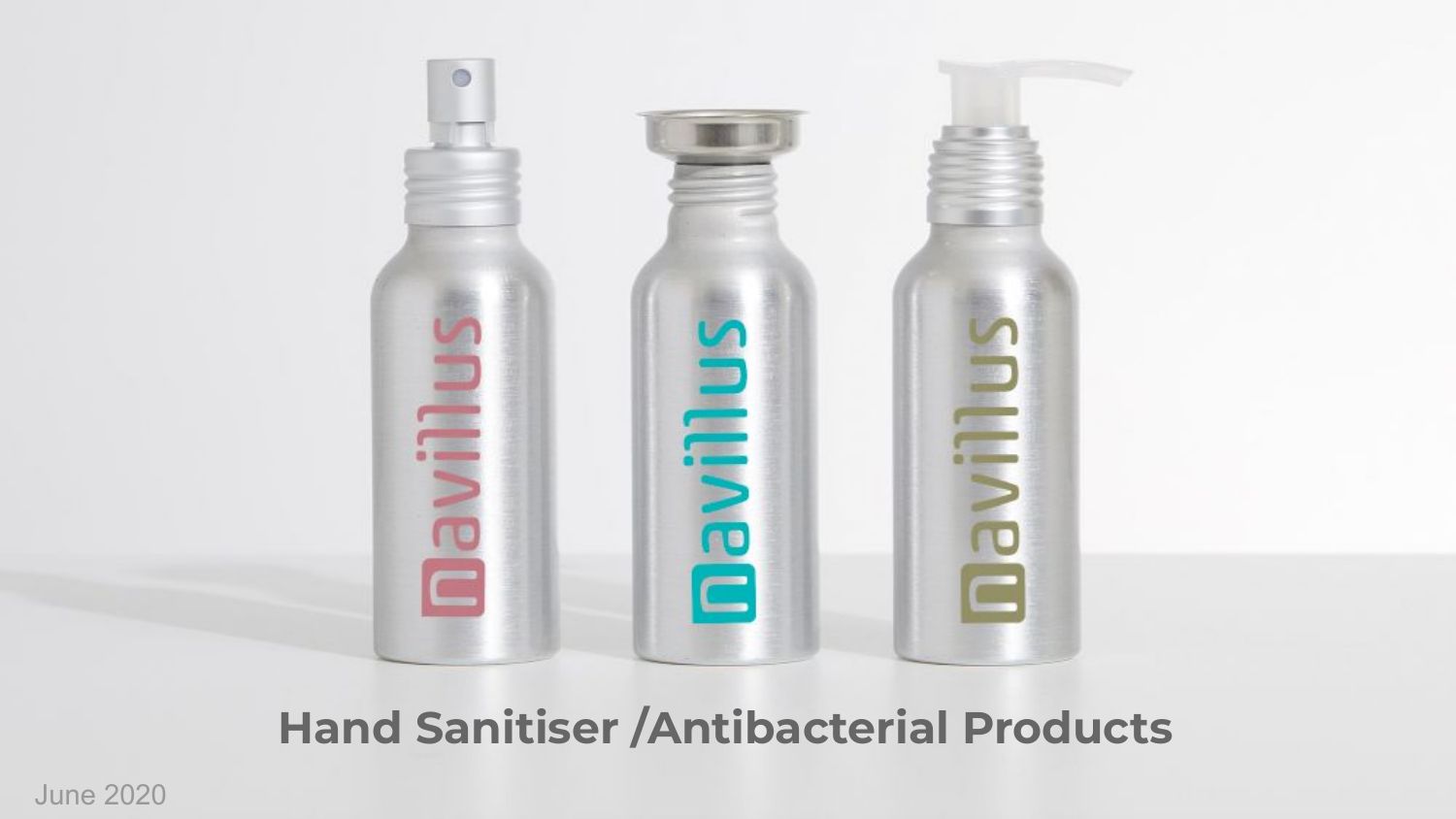#### 250ml Hand Sanitiser Gel

Waterless antibacterial hand sanitiser gel, complies with BS EN1276 and BS EN1500 and tested against MRSA and swine flu. Contains 70% Alcohol.

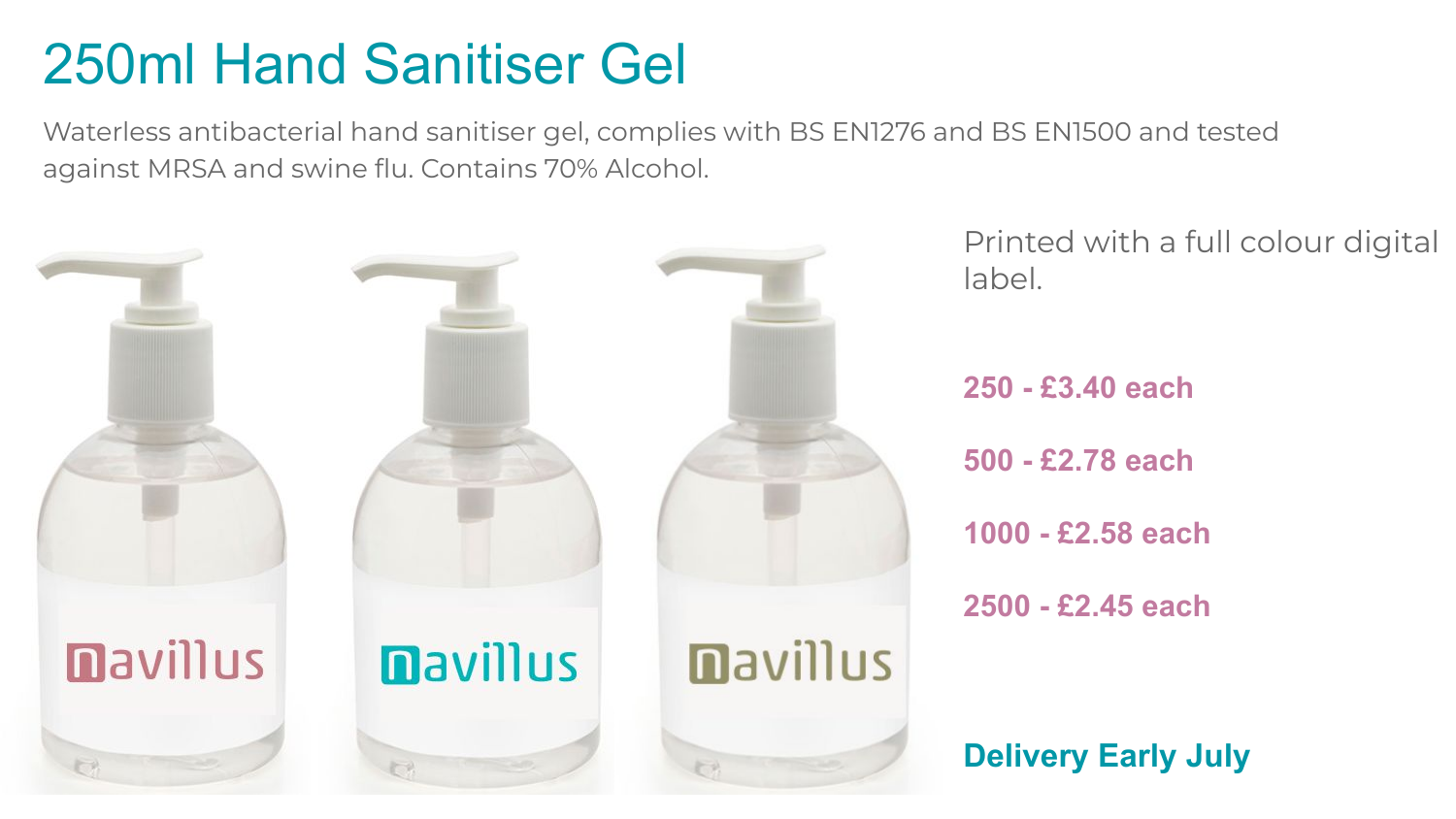# Alcohol Free Antibacterial Hand Sanitiser, Clip (50ml)

Waterless antibacterial hand gel, complies with BS EN1276 and BS EN1500. Blue (G6015), clear (G6014) and purple (G601501)



Printed with a full colour digital label.

**250 - £2.29 each** 

**500 - £1.77 each** 

**1000 - £1.65 each** 

**2500 - £1.54 each** 

**Delivery Early June**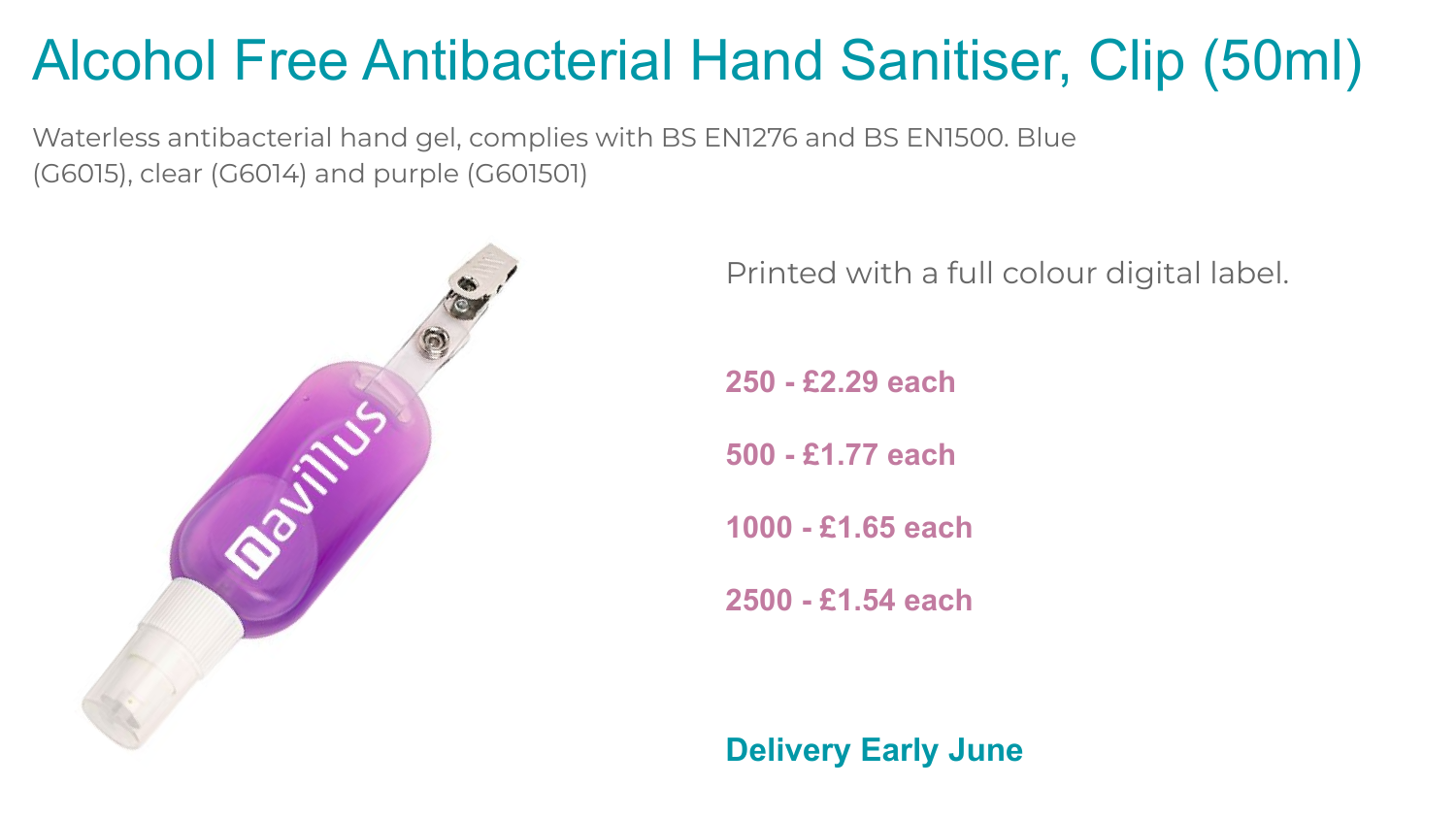#### Aluminium Bottle Hand Sanitizer 30ml



Printed with a full colour digital label.

**250 - £1.70 each** 

**500 - £1.52 each** 

**1000 - £1.48 each** 

**2500 - £1.38 each** 

Lead time - 2 weeks from artwork approval.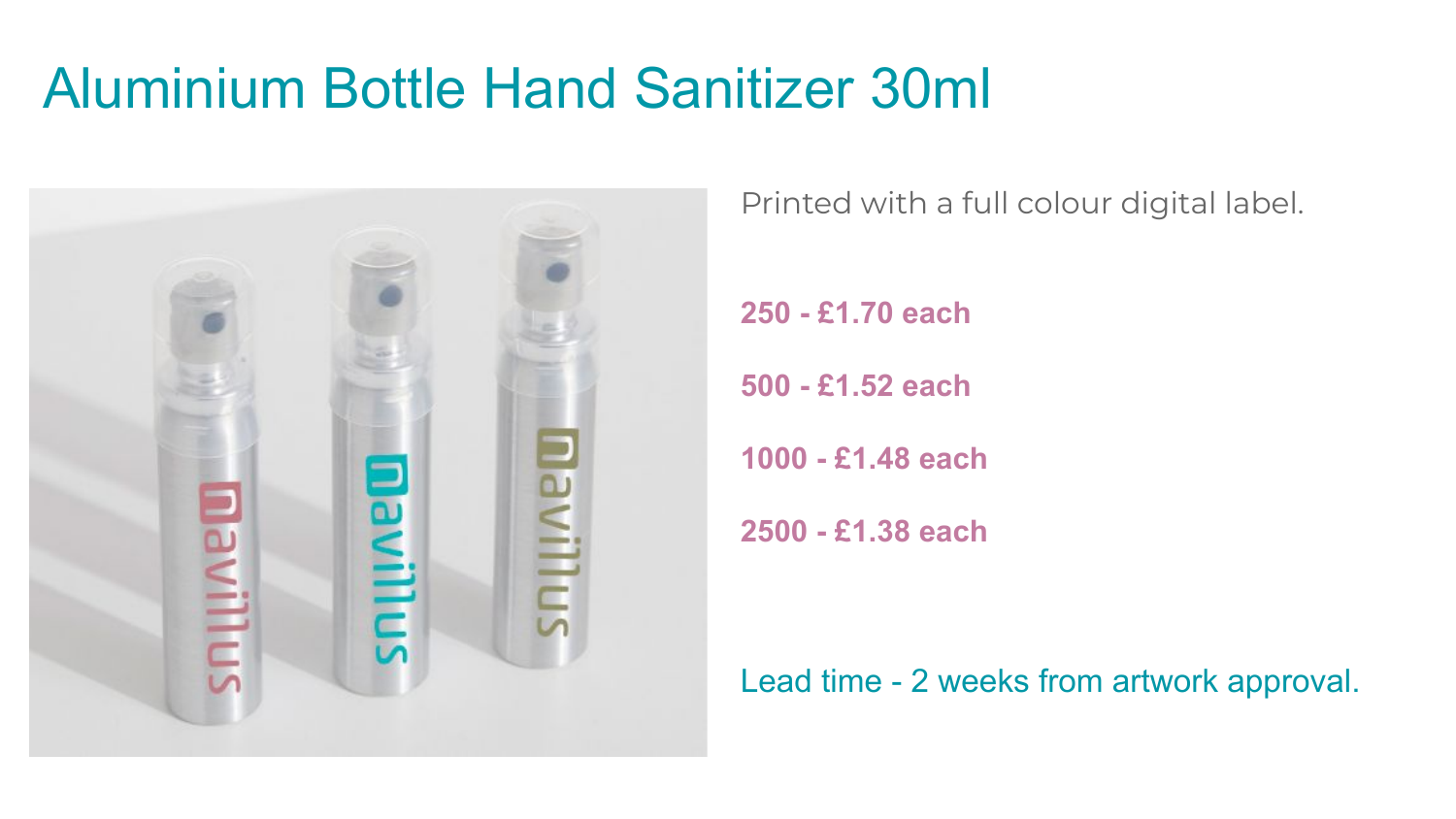## Antibacterial Sanitiser Spray

15ml Waterless antibacterial sanitiser spray, effective and ready to use whilst on the go. Clips onto your pocket.



Printed with a full colour digital label.

**250 - £3.22 each** 

**500 - £2.63 each** 

**1000 - £2.45 each** 

**2500 - £2.31 each**

**Delivery Mid/Late July**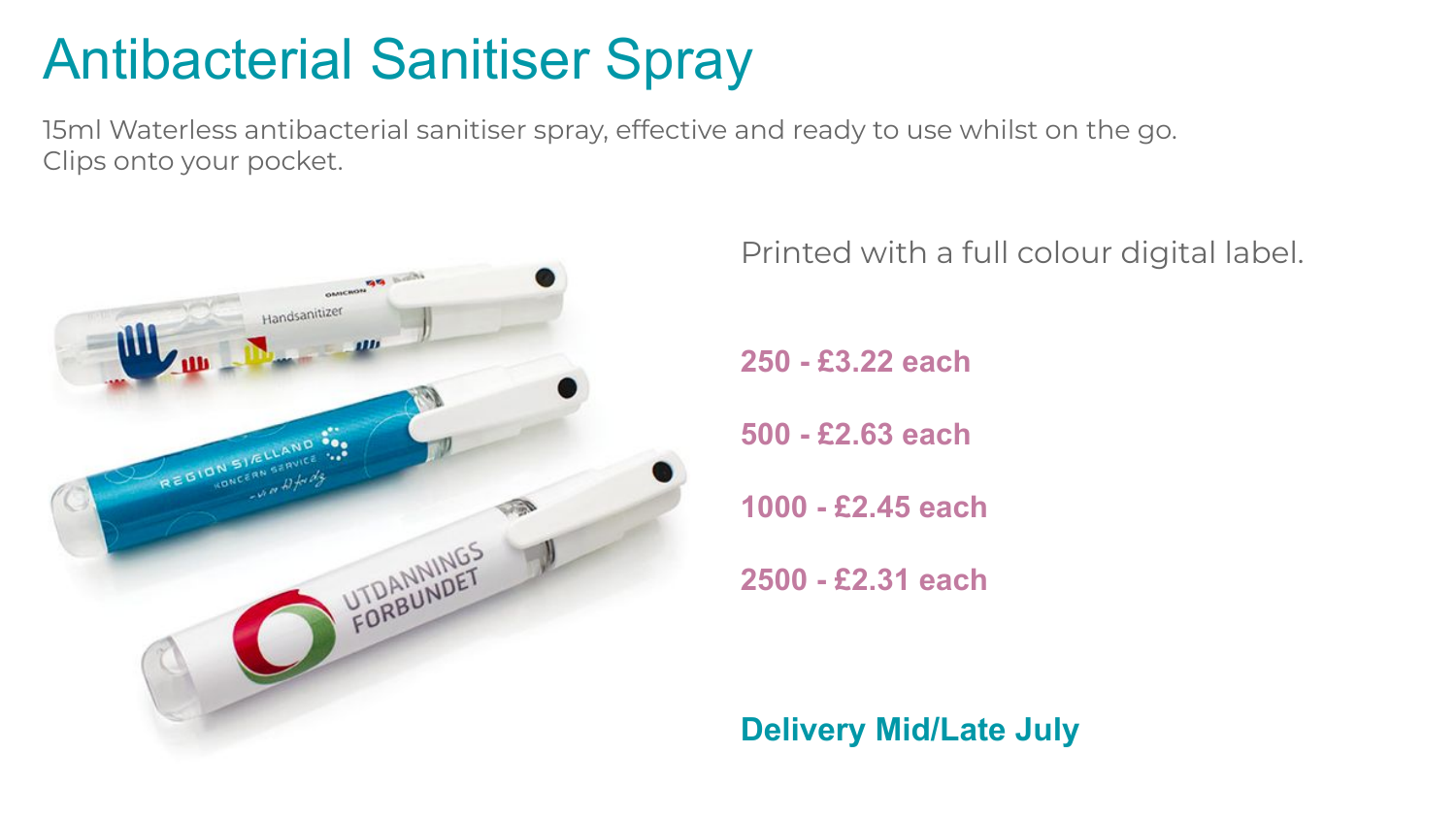# Foaming Alcohol Free Antibacterial Hand Sanitiser



50ml Foaming alcohol-free hand sanitiser. Tested and complies with BS EN1276.

Printed with a full colour digital label.

**250 - £2.32 each** 

**500 - £1.85 each** 

**1000 - £1.73 each** 

**2500 - £1.61 each**

**Delivery early July**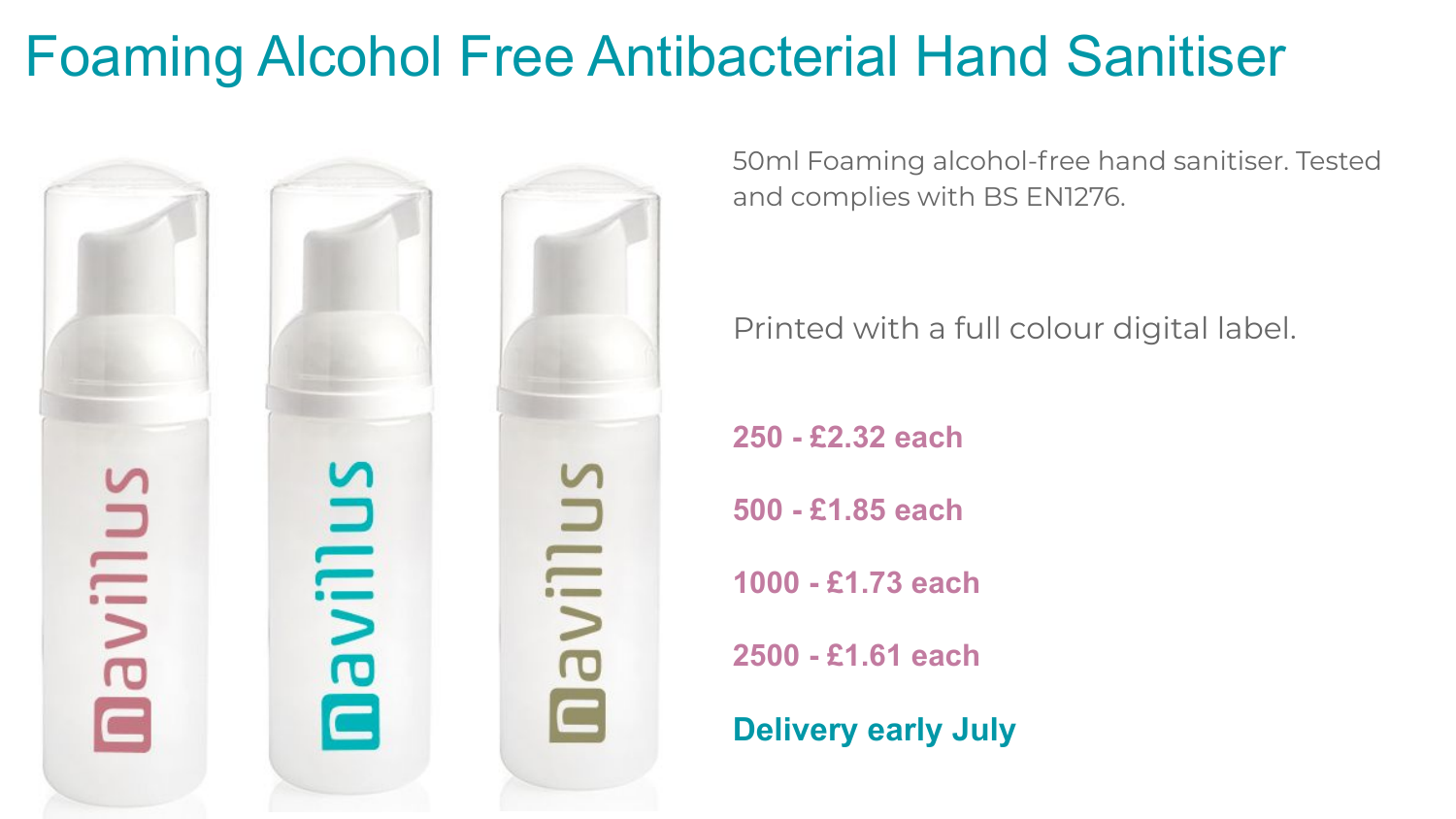### Back To Work Kit

This handy back to work kit includes a pack of 5 wet wipes, 8ml face spray, 8ml Hand Sanitiser spray and a roll of mints. If you don't like our set, get creative and give us an idea of what you want inside.



Printed with a 1 colour print.

**250 - £5.51 each 500 - £5.07 each 1000 - £4.55 each 2500- £4.29 each**

**20/25 working days from artwork approval.**